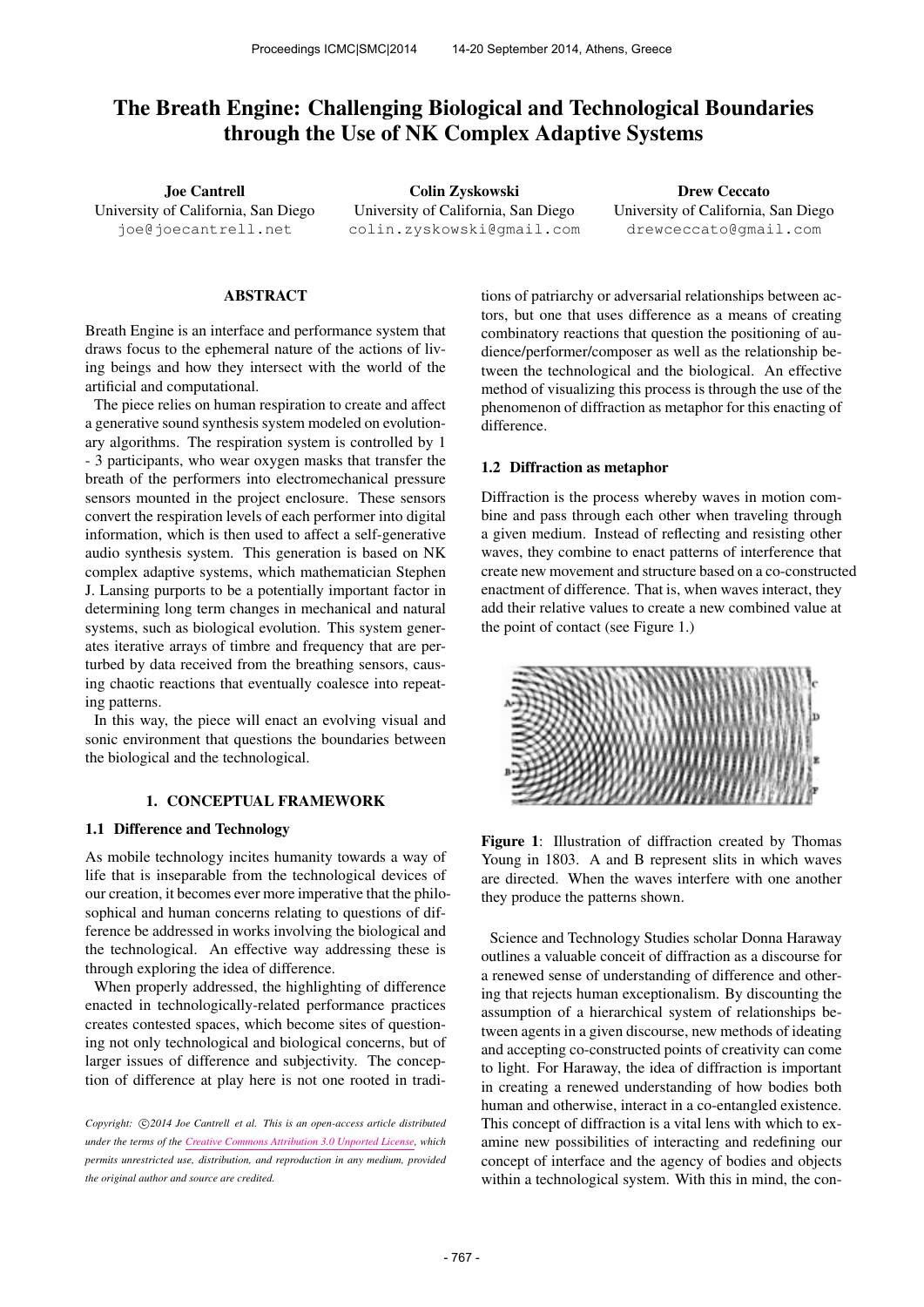cept of diffraction will be used to conceive of new ways of defining interface and user in the performative and computation arenas. [1]

## 1.3 Diffraction and interface

Taken as a point of reference the concept of diffraction can produce renewed sensibilities when applied to the idea of the interface and the placement of objects and bodies within that arrangement. Difference in this context can be defined in multiple valences: human to non-human, biological to technical, audience to performer, performer to instruments, etc.

Traditional notions of traversing this difference typically position bodies and objects in mutually exclusive, almost adversarial attitudes between the human participant and the agents that surround and enable him or her. This is especially true of digital objects used in a creative or performative capacity. There is a clear demarcation of difference and hierarchical valuation present when a performer sits in front of a digital control surface and enacts his or her mastery of the technological object. The difference enacted in the traditional performer/object relationship is one of domination of the superior human subject over the inferior nonhuman object. This framework, although useful and convenient poses philosophical limitations in its construction of the agents involved. Applied to the understanding of the digital control surface, a model of understanding based on diffraction provides much-needed expansion of this concept.

We can see an example of this hierarchical tradition in contemporary hardware interfaces like The Akai EWI5000 wind controller. Released in 2014, this device is designed to emulate traditional woodwind operation in which a human performer uses the object involved as a conduit to deliver his or her intentionality; it specifically conforms to conventional woodwind expectations and presents as little challenge to the performer as possible. In this way the device (and others like it) position the relationship between the human and non-human actors involved in sound production to be one in which the interface objects exist only to serve the presumed interests of the human performer.

Within this discourse, the technological interface and biological agent are distinctly separate and the object clearly inferior. This perspective is made quite evident in the promotional text on the Akai website. Phrases like "(the) EWI5000 has you covered" and is "ready to perform whenever you are" make it clear that in the relationship between the object and subject, the human performer is dominant. [2] Considering this conventional conception of the digital control surface, a model of understanding based on diffraction can provide a much-needed expansion of this concept.

In a more contested interface relationship, the placement of musical production is more equally divided between the technological and other agents involved. Instead of a topdown distribution of creative power, the interactions are considered more of a collaborative effort between human and technological performers in a shared creative arena. By positioning the human-computer interaction space as one that can transcend physical boundaries, yet respect the differentiated integrity of each embodied entity, a contested area can be created that is not firmly situated in the realm of either participant. The space is at once profoundly and almost uncannily artificial, yet decidedly human. Creating an interface that exhibits no clear prioritization of control or value to either the machine or the human agents allows a break to occur in the presumptive expectations associated with the structures of machinic dominance that can be unsettling or confusing to audiences.

Specifically, in the case of Breath Engine, the placement of bodies in a liminal space between the digital sensors and the sound-producing equipment creates a discourse in which the sound waves are sensed by and affect the human participant in ways that are often not the result of conscious decision-making, but of an embodied reactive consciousness that is out of reach of the sort of self-control assumed by human exceptionalist sensibilities. Using sensors that detect a wide range of breathing gestures, the embodied reactions of the performers are combined with specific reactive components of the computational system in ways that react to particular actions made by the performers. In this way, the arrangement of the interconnected biological and technological agents involved in the piece allow the performers bodies to be positioned as a sort of filter for data within a diffractive milieu that affords the agency of non-human objects as well as the reactive, objective potentialities of the human body.

#### 1.4 The Body as a Diffractive Filter

By enacting the role of a filter, the bodies in this arrangement absorb the sound emanating from the speakers directly behind them and convert that energy through voluntary and involuntary reactions, which are detected by the pressure sensors and converted into digital data. This data in turn is combined with the ongoing processes of the computational system, which alter it and create changes in the audio environment, which further join with and complicate the state of being between the machinic system and the human participants. The result is an acoustical production in which the sound is directly and indirectly mapped to patterns of diffraction caused by the troubling of assumed boundaries inherent in human-computer interface relationships.

# 2. COMPOSITIONAL CONCERNS

#### 2.1 Generalized Systemic Function

The performance system functions simultaneously on two levels. One is a smaller sub-system of localized time and affect in which reactions occur in a more immediate fashion over shorter durations of time. This is related to direct actions of inhalation and exhalation and the constantly changing states of difference that they co-create. The second super-system is one in which broader breathing gestures occur over the longer duration of the piece. These gestures alter the framework substantially and are directly linked to algorithmic systems that mimic the biological evolutionary functions outlined below.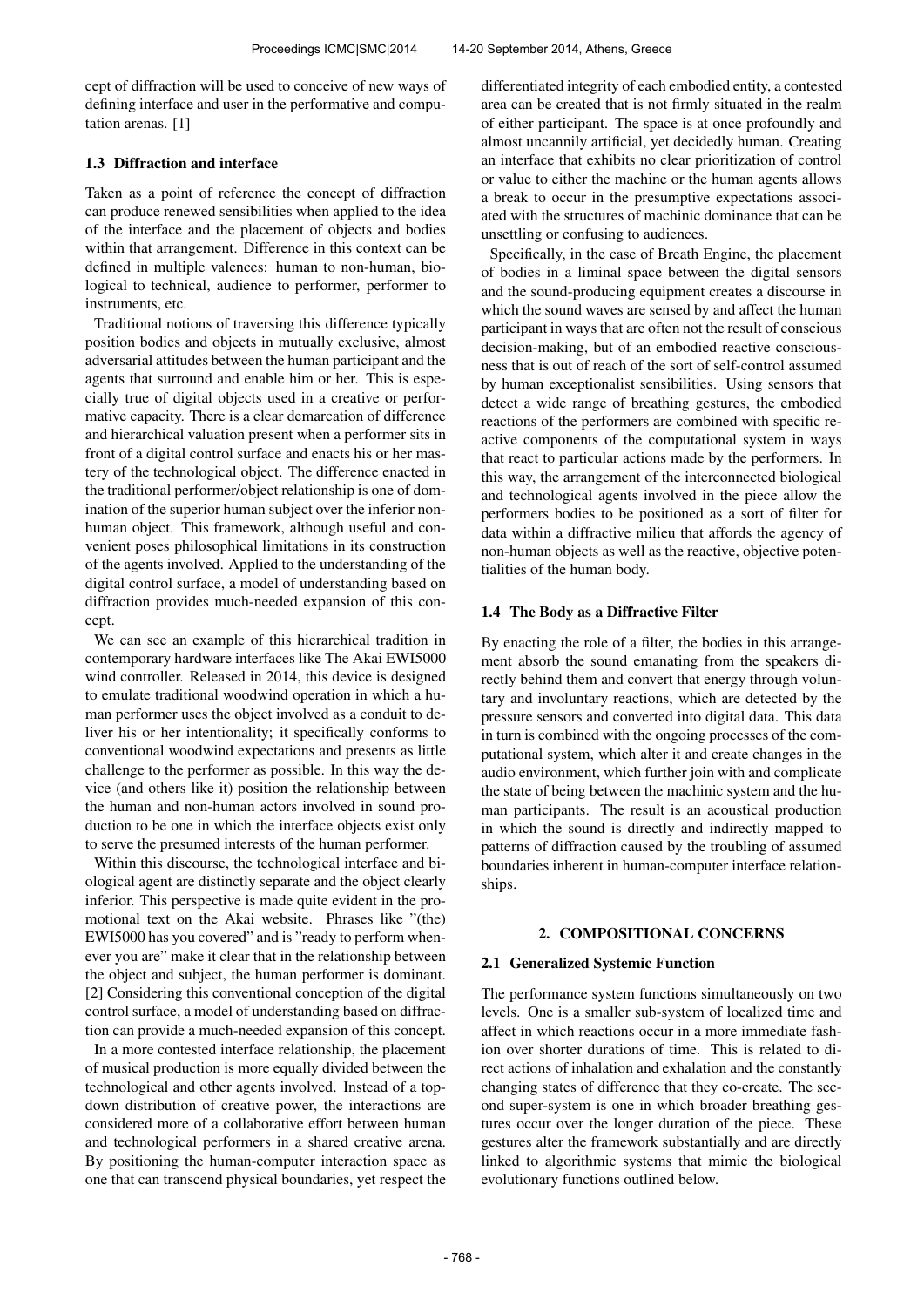#### 2.2 Affective Localized Sub-system

The localized sub-system allows for audio to be reconfigured in a variety of ways that includes the use of synthesis and recorded audio sources. The data received from the sensors changes gain levels depending on the individual inward breath of each performer and timbral/timing effects relating to exhalation. The combined difference of the values generated by each participant alters the combinations of manipulation applied to the source audio. The values are determined by percentage of difference in sensor strength and overall averaged signal strength. Individual audio effects are allocated to positions on a spectrum of difference between the sensor levels. For example, timbral filtering is selected when the signals exhibit extreme differences in levels. The running average of the combined signal levels determines the extent to which the selected effect will be applied to the audio.

The overall aesthetic produced from moment to moment is one in which there are at times detectable one-to-one relationships between gesture and effect, but these are contained within a less obviated connection between physical effort and the produced audio, which changes over time in accordance with the complex adaptive system described below.

#### 2.3 Affective Gestalt System

# *2.3.1 NK Adaptive Systems*

In addition to the localized differential interactive system, longer-term changes will be actuated by the use of biological algorithms, specifically NK adaptive systems. These systems were investigated by mathematician Stuart Kauffman and others as having distinct similarities to possibly ways in which evolutionary processes can be understood to occur in nature. [3] They take their name from the amount of agents within the system represented by N, and the number of other individual points each agent is connected with denoted by K. The relative values of these numbers cause the system to exhibit three general behaviors. If the number represented by K is relatively large, the system reacts chaotically with no patterns emerging. If K is small, then activity is present for a short period of time, but quickly expires. If K is close to the number 2, then intricate patterns occur in which stability arises in specific areas, with disorder at the boundaries (see Figure 2.)

#### *2.3.2 Compositional use NK Adaptive Systems*

These systems have the property of falling into finite patterns when undisturbed, but when perturbed exhibit chaotic behavior until they fall back into a new pattern after a given time. This action of chaos followed by redefined order governs the long-term evolution of the piece over the given time period of its execution. Patterns are enacted through delay and other timing applications that outline regular temporal repetitions, e.g., a repeating delay outlining a 4/4 time signature with accents on the 3rd quarter note, etc. Over time, the collective average is monitored and when it reaches a specific level, triggers a disturbance in the NK



Figure 2: Derrida plot of an NK system. The x axis shows the Hamming distance of nodes of opposite value. The y axis shows the hamming distance between the two final states. Each line represents the results of K values 5, which shows completely chaotic action of the system, a K value of 1, which shows the system not exhibiting meaningful change, and K value 2 which shows the system falling into regular bins of attraction. [3]

adaptive system by injecting data into the recurrent pattern equal to the difference of the previous running average at the time of perturbation. Once disturbed, the system goes into chaos reflected in a miasma of changes and layering of differing timing effects, eventually settling into a new regular pattern of temporal affectations. The series of short-term change structures in combination with broader algorithmic long-term affectation continues for the specified duration of the piece.

# 3. PRECEDENTS

#### 3.1 Technical Precedents

The use of human breath as a control mechanism for musical applications is not in itself a novel concept. There have been myriad MIDI controllers that rely on sensed exhalation pressure as a means of note onset triggers, most notably the Yamaha WX series wind controllers developed in the 1980s. The WX series controllers operate through a combination of exhalation, lip pressure, and fingering of note values in the same manner as a clarinet or saxophone.

In this sense, the WX series of controllers are referential - they are digital models of analog instruments. As breath-responsive machines, the WX series relies solely on exhalation [4]. More recently, controllers that employ both exhalation and inhalation have been developed, such as the Millioniser and the XHarp, which are modeled after the harmonica, and are thus also referential. Mobile phone technology has also made use of breath sensors. The iPhone Ocarina, developed by Ge Wang at CCRMA [5], uses the iPhone's microphone to sense air pressure from the user, and translates that information to note onset trig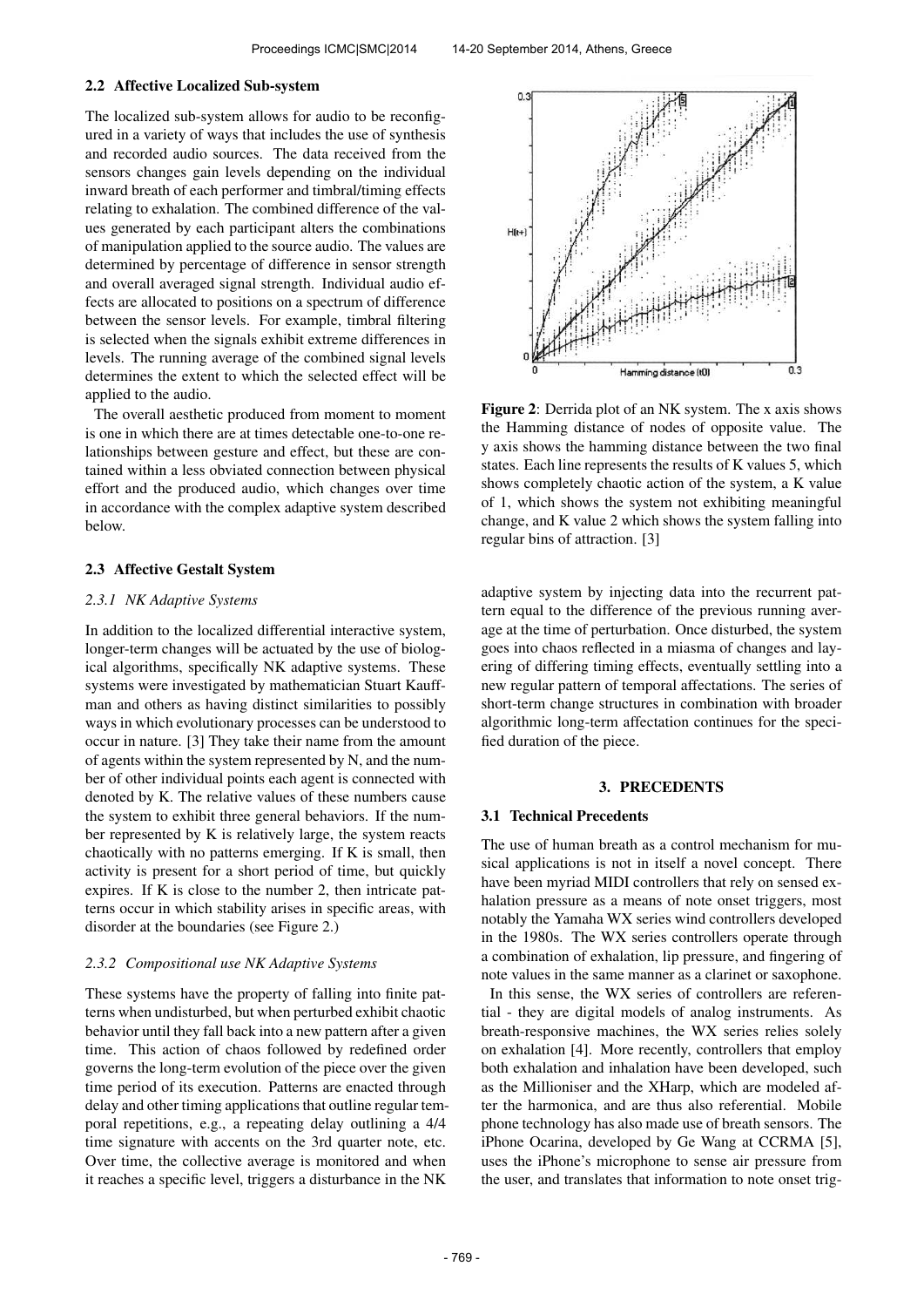gers, which mimic the sound and operation of an ocarina. Also at CCRMA, G. Scavone developed a wind controller named "The Pipe." The Pipe employs a variety of sensors, such as force sensors and accelerometers [6], in an effort to model real acoustic instruments more accurately than controllers like the WX7. The Pipe triggers sound synthesis models developed in Cook and Scavone's Synthesis ToolKit [7].

The "Tooka" is another breath controller developed at CCRMA, but was further developed at the University of British Columbia by Sidney Fels. Like the Breath Engine, the Tooka is built for two performers. It relies on pressure sensors at the ends of the tube that allow each user to affect the output of the other. The synthesis is controlled via a Pure Data patch that interprets incoming signals, and sends that data to a Yamaha MU-100 sound generator [8].

The controllers/instruments mentioned above vary greatly, yet they share many commonalities. All of these devices rely on a one-to-one ratio of action/reaction. While some of them rely on, or afford precise manipulation of parameters, the user is always aware of and works within the notion that "this motion will necessarily create this result." In addition, all of these controllers, with the exception of the Tooka, are referential; they model acoustic instruments that already exist: The WX7 and The Pipe are fashioned after saxophones and clarinets. The Ocarina is modeled after and sounds like an ocarina. The Millioniser and XHarp are meant to function and sound like harmonicas. Another feature common to all of these instruments is the method of sound synthesis. Each controller, though by a variety of means, triggers a sound sample from an existing library or STK.

The Breath Engine deviates from the above frameworks in several ways. First, it is not referential, as it is not modeled on an existing instrument. On the contrary, the focus of its design was to specifically avoid any resemblance to an existing instrument. Second, its fabrication is wholly novel in that it contains all sensors, electronics, microcontrollers, and sound synthesis engines in the same unit. It therefore does not rely on external interfacing for output. Third, it does not necessarily rely on a one-to-one ratio of action to response. The synthesis that occurs is based on an algorithm which is influenced to varying degrees by the interaction of the performers; the NK adaptive system upon which the algorithm is modeled can cause the synthesis to react differently depending on what has occurred in the past. This also denotes a move away from the idea of simple "sound/sample triggering" in that, while audio is being activated via wavetable synthesis, the method through which it is triggered depends upon an algorithm that is contained within the instrument itself, yet is ever changing.

# 4. TECHNICAL FUNCTIONALITY

# 4.1 Overview

The Breath Engine functions through an interaction of the biological and the mechanical. It utilizes a most fundamental organic action human breath to create, synthesize, and manipulate a digitized sonic output. This section details the method through which the participants respiration is captured, quantized, amplified, translated, and ultimately transferred into a control mechanism for digital synthesis.

### 4.2 Interface Specifications

Audience members are only able to see the performers, their oxygen masks, speakers, and a black box on stage. While the performers and oxygen masks comprise the organic portion of the interface, the digital components are entirely contained within the black box: pressure sen- sors, operational amplifiers, power supply, PIC, Raspberry Pi computer running Pure Data, and sound card. The black box then outputs analog audio signals to a speaker array surrounding the audience (see Figure 3.) In addition to the audience speakers are two speakers (not pictured) directed at the performers, which output the audio content directly into their bodies. These provide the embodied sonic feedback essential to the proper functioning of the piece.



Figure 3: Illustration of the performance system and equipment in relation to the audience (illustration by the authors.)

Performers wear oxygen masks that are attached to either side of the black box. Each breathing apparatus connects to an ultra-miniature pressure sensor (MEMS 2SMPP) that utilizes piezo-resistive elements to sense the participants inhalation and exhalation. As the output signals from the MEMS are too weak to be read via direct analog values, a series of three LM324 operational amplifiers is used to boost the initial input values of each sensor. The op-amps, at each consecutive stage, are filtered with variable resistors leading from the output of the MEMS to the positive input of the op-amp. This allows for tuning of the input signal to assure for equally tempered values from each sensor (see Figure 4.)

The amplified signals are then received by the analog input pins of an Atmega 328 PIC. The Atmega 328 reads, in succession, each analog value and stores that value in a variable. Each variable that the Atmega 328 chip receives is then sent over serial port to the Raspberry Pi. The Raspberry Pi runs the Pure Data program, which receives analog values from the Atmega 328 via the [comport] object, which is a Pure Data external object that stabilizes serial communication between the host controller and con-